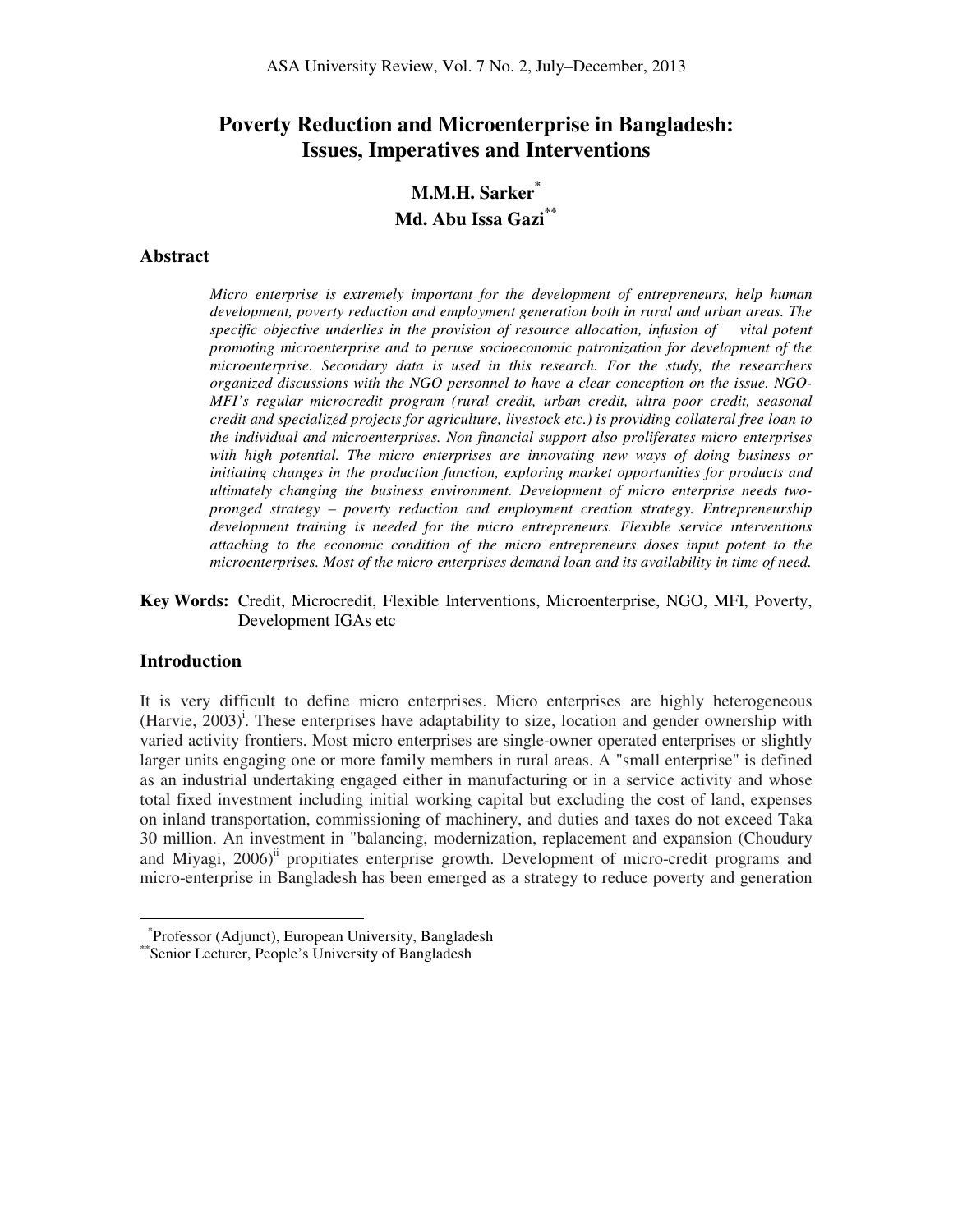of employment. Government and nongovernmental organizations (NGOs) have compatible approaches and strategies to foster growth and development of micro enterprises. In Bangladesh impact of micro enterprises on specific socio-economic variables such as children's schooling, household nutrition, and women's empowerment are highly traceable. (Choudury and Miyagi,  $2006$ <sup>iii</sup>

(Liedholm and Mead,  $1995$ <sup>iv</sup>, adopted the following fourfold classification of micro-enterprises, based on their past growth performance in terms of numbers of workers employed etc:

- New enterprises in the start-up phase (new starts);
- Existing enterprises that had survived the perils of start-up but had not grown (no-growth firms);
	- Existing enterprises that had shown small growth (small growth firms); and
	- Existing enterprises that had graduated and become "small" enterprises with ten or more workers (graduates).

Traditionally poverty is manifested in terms of income and the poor are those living below a given income level. Development thoughts have multidimensional concept on poverty which positively pertains not only to low income but also the development, skills, resources, opportunities, and services. It is undeniable that poverty gruel social base and exploitation. This comprehensive understanding of poverty better captures how the poor themselves define their situation. Government and nongovernmental organizations (NGOs) have adopted several approaches to articulate this proponent.

Microcredit on peer pressure from borrower group members rather than on collateral as security has grown with success story. It efficiently recycles lending resources with increasing disbursements, high recovery and low rate of late payment. These attributes make a significant socio economic contribution in the development frontier. Development thoughts articulate that the micro-credit programs have been developed with the aims of provisioning credit for the poor and development of micro-enterprises through rural women. This is a perceived comprehensive approach to the ultimate goal of reducing poverty. Anyway, micro-enterprise is now an issue of public attention because of Dr. Yunus and Grameen Bank were awarded Nobel Peace Prize.

It is well agreed that poverty is encountered by some complex and multidimensional elements which make it a challenge to measure. In spite of conventional limitation, micro enterprises have strong focus on poverty reduction.

Development thoughts and policy making suggest the following 3-stage cycle of developing enterprise initiative: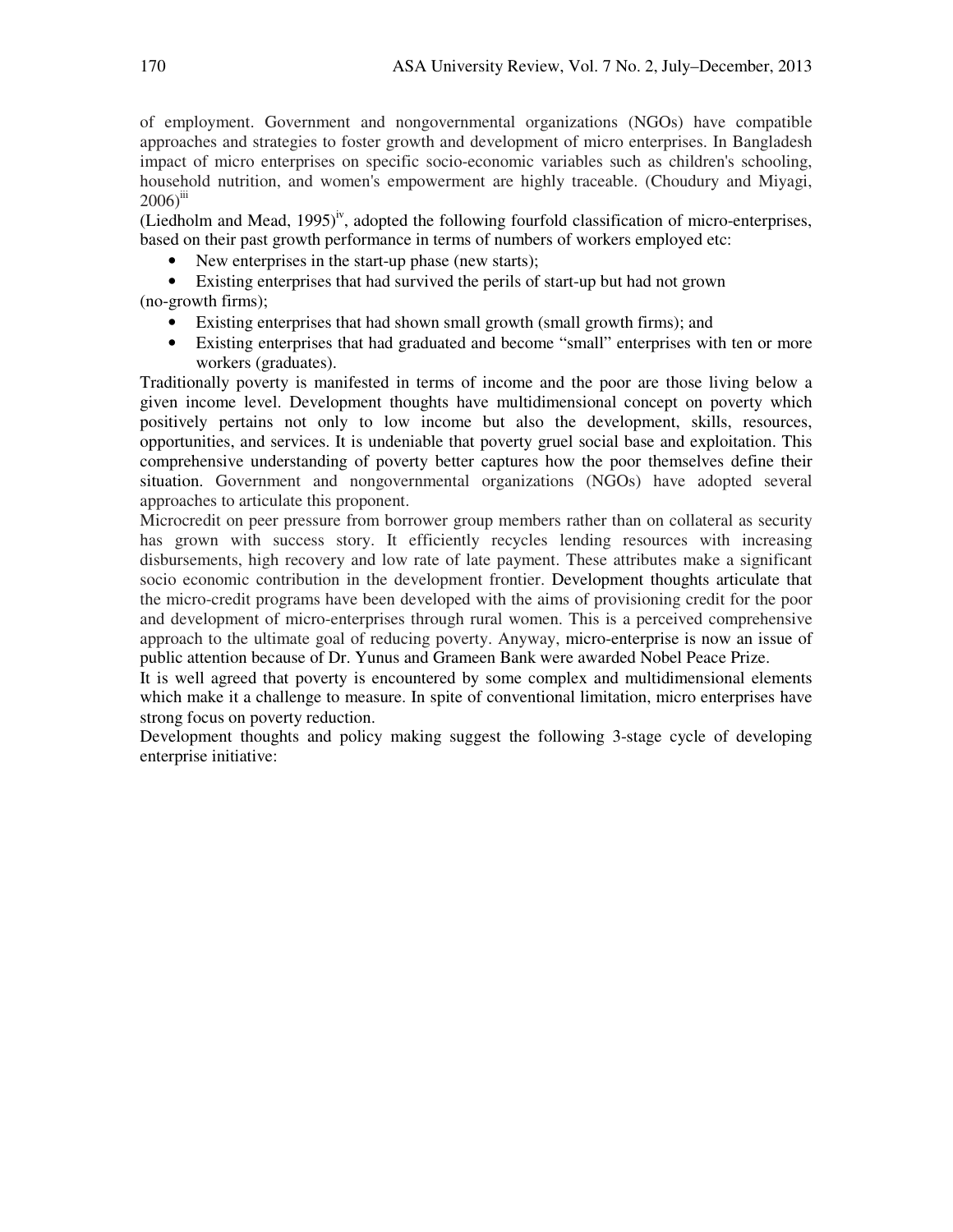|                                |                                                                            |                                                                     |               | <b>Contribution</b>                          |
|--------------------------------|----------------------------------------------------------------------------|---------------------------------------------------------------------|---------------|----------------------------------------------|
|                                |                                                                            |                                                                     | Operation     |                                              |
|                                |                                                                            | <b>Service</b><br>consumption                                       |               |                                              |
|                                | <b>Incubation</b>                                                          |                                                                     | *Nonfinancial | *Growth<br>*Survival<br>*Sickness*<br>*Death |
| Entrepreneurial<br>Perspective | *Business*<br><b>Identification</b><br>*Technical<br>/marketing<br>linkage | *Loan approval<br>*Financial<br>support<br>*Nonfinancial<br>support | support       |                                              |
|                                | <b>Stimulatory</b>                                                         | <b>Support</b>                                                      |               | <b>Sustenance</b>                            |
|                                | <b>Institutional Perspective</b>                                           |                                                                     |               |                                              |

#### **Figure-1: Enterprise Process Model**

Microenterprise is extremely important to the development of entrepreneurs, help human development, poverty reduction and employment generation both in rural and urban areas. Microenterprise and its fosterence will bring about a pro-poor orientation in the growth process and this could be achieved through concerted efforts of government and non government organizations (Syed,  $2004$ )<sup>v</sup>.

For micro entrepreneurship and enterprise development, the following elements should be kept in mind (Mayoux, Linda,  $2002$ )<sup>vi</sup>.

- Microcredit for poverty alleviation: Microcredit can be described as collateral free small loans offered to target poor households to generate self-employment in Income Generating Activities (IGAs).
- Microenterprise movement: Microenterprises (MEs) are defined as enterprise with less than 10 employees and are mostly in the informal/semi formal sectors.

Micro entrepreneur as an individual is thriving for economic independence generates selfemployment and opportunities for others through initiating, establishing and running an enterprise by keeping pace with his/her vision.

Micro finance has become a strategy to reduce poverty of the people who are not in the purview of formal financial services. Access to credit and deposit services under nonfinancial interventions are the way to provide the poor with opportunities to take active role in their respective economies through income generation, bargaining power and social empowerment. This is also well focused in various reports and publications (Mayoux, Linda & Sanfi, 1998)<sup>vii</sup>. In this perspective most MFIs have aim to reach micro entrepreneur.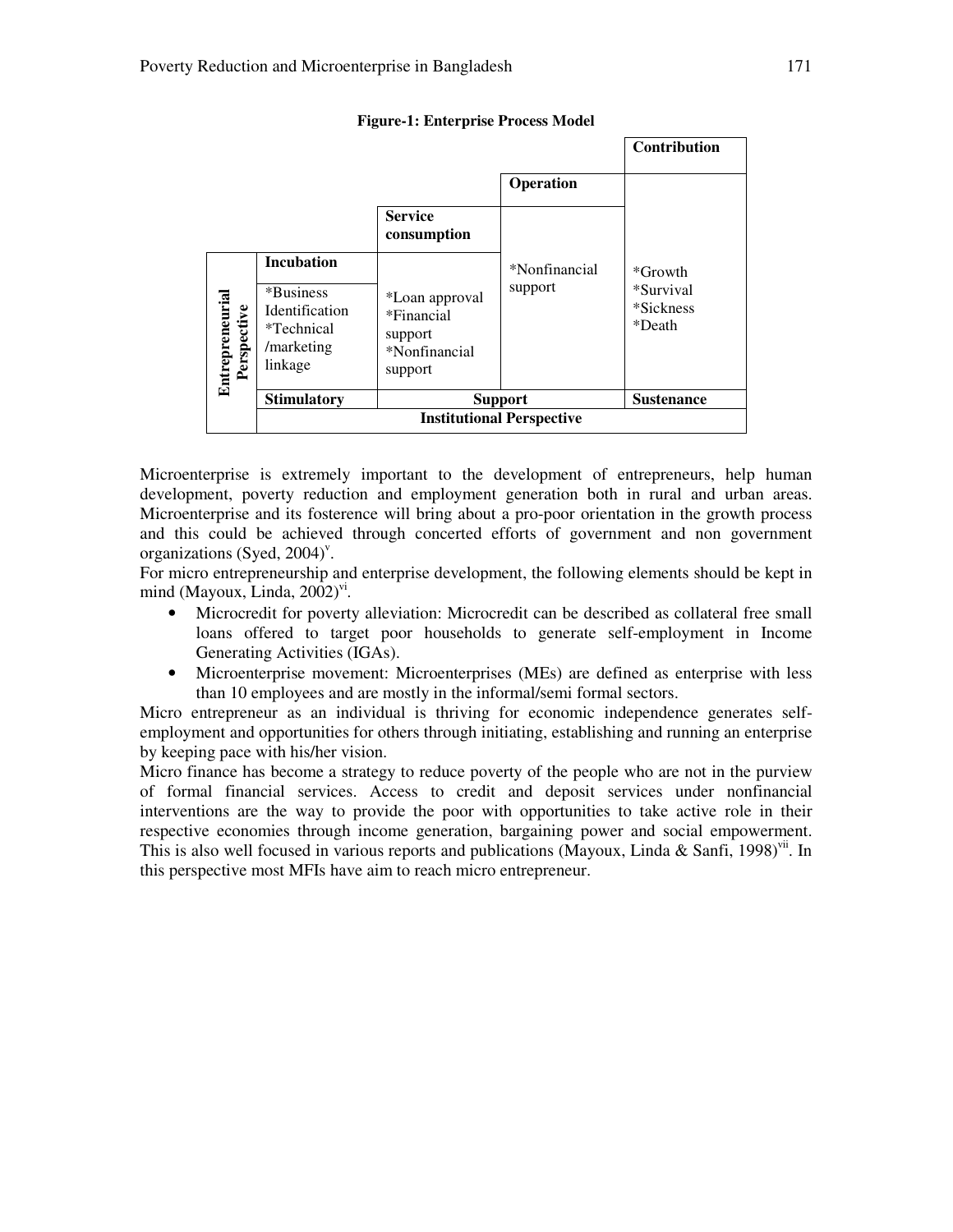# **Objectives of the study**

The overall objective affiliates the imperative that intervene development of microenterprise and its growth with multi sectoral opportunities. The objectives of this study are:

- To focus growth imperatives of microenterprises;
- To pursue socioeconomic patronization for development of the microenterprise;
- To conduct approachable analysis of the contribution of micro enterprises.
- To examine the socio economic implication of micro enterprises and policy recommendations.

# **Importance of the study**

Since the study is an effort to discuss the issues problems and prospects of the microenterprise sector, the researchers had an attempt to focus the overall scene of micro enterprise sector in the economic periphery. The important inputs attributable to the study are as below:

- The study will indicate a general conceptual framework that may be embedded in the development of ME sectors;
- The study will prescribe simple guiding principles for the stakeholders working in the sector;
- Lastly it will give a direction for navigating the research attempt of the potential talents.

# **Methodology**

Secondary data have been used in this research. The researchers have meticulously reviewed the research documents and other literatures relevant to the topic and concentrate the inner thoughts in the article. During the course of study the authors discussed the issues the development thoughts and policy experts. Researchers organized discussions with the NGO personnel to have a clear conception on the issue. Information were collected from literature, target group discussion and web sites of Bangladeshi and international professional bodies and financial institutions. Annual reports of local and foreign non-governmental organizations (NGOs) are also used here. The authors have sincere intends to conduct analytic study on this issue.

## **Poverty issues measured**

A series of issues arise when constructing welfare measures, setting poverty lines, calculating poverty and inequality indicators, and when comparing poverty over time or across areas. These can be due, among others, to the choice of instruments, measurement errors, sampling issues. It is common to define welfare in relation to achievement with respect to a set of human needs. Various sets of needs have been proposed – see e.g. Doyal and Gough and Greeley et al.  $((1991,$  $1992$ <sup>viii</sup> – which are not always in agreement; however, there is broad agreement that income is an inadequate measure of welfare.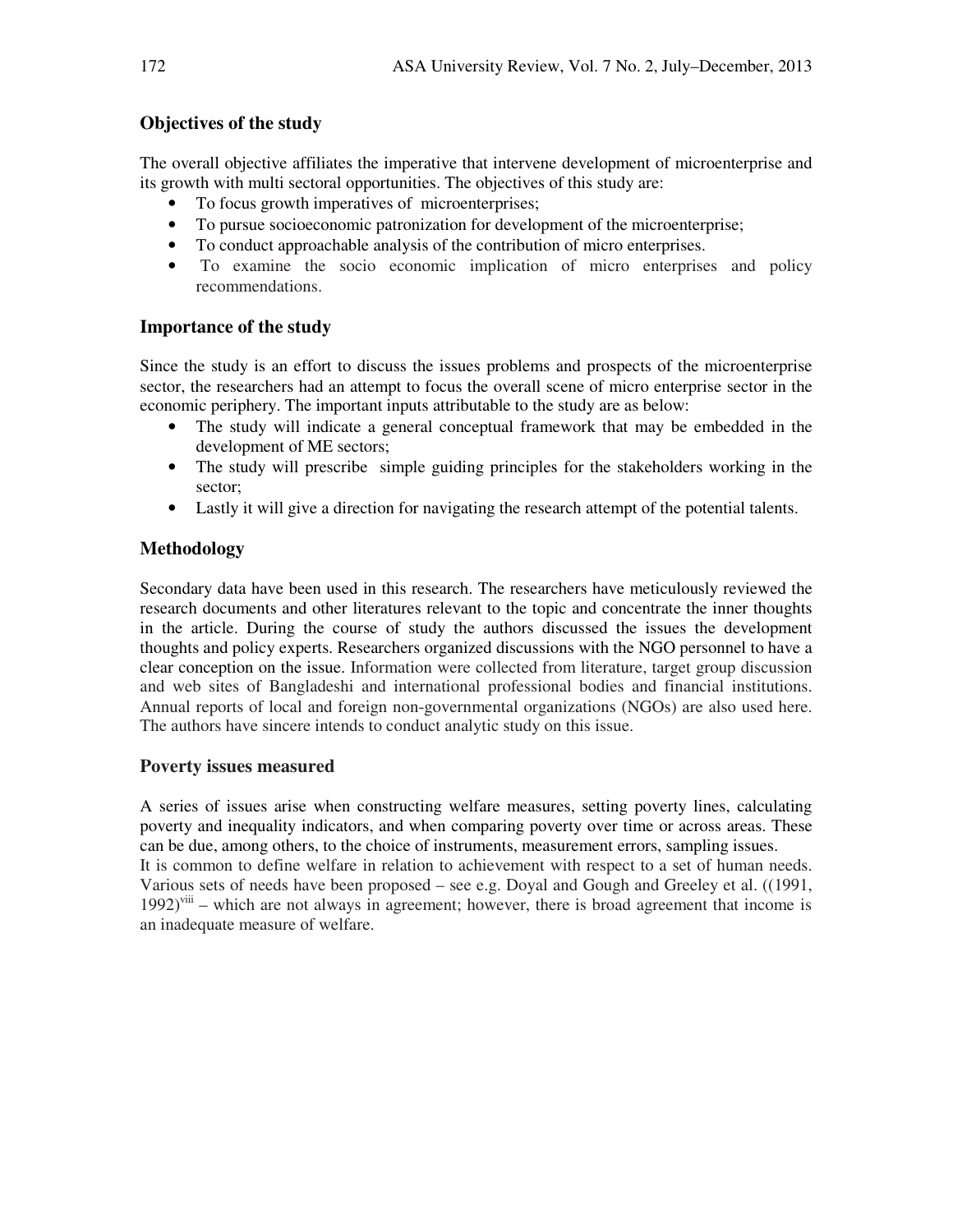Bourguignon and Chakravarty (2003) take as their fundamental and starting point in the development of multi-dimensional poverty measures that poverty consists of a shortfall from a threshold on each dimension of an individual's well-being. In other words, "the issue of poverty arises because individuals, social observers or policy makers want to define a poverty limit on each individual attribute: income, health, education, etc

The seven issues (and the experts commenting on them) are:

- 1. Non cash incomes (Holly Sutherland and Francesca Zantomio): should we consider there is less poverty if we took into account of the value of goods and services such as owner occupation, or schools and health care?
- 2. Longer-term perspectives (Noel Smith and Sue Middleton): should we focus on persistent, rather than temporary poverty?
- 3. Budget standards (Donald Hirsch): how can a 'minimum standard of living' be established?
- 4. Comparisons over place and time (Ray Pahl and Richard Berthoud) what do families compare their position with?
- 5. Expenditure (Andrew Leicester, Mike Brewer and Alissa Goodman): is expenditure a better measure of living standards than income? Recent research shows very different trends, according to the measure used.
- 6. Distribution within the household (Fran Bennett)
- Households vary in the extent to which resources are shared, but it is difficult to measure this quantitatively.
- 7. Deprivation indicators (Richard Berthoud and Mark Bryan)
- How do indices of material deprivation work? What interpretation should be put on the situation of households with low incomes who are not deprived – and vice versa?

### **Short-term Measures**

Short-term poverty, as Ruggles (1990) argues, is a meaningful concept. While it is probably impossible to be poor for only one day, no matter how limited one's resources, and quite possible to get by for a week in the face of limited resources, it is more difficult to delay expenses such as rent over periods as short as 1 or 2 months.

### **Long-term Measures**

Duncan, Duncan, Smeeding, and Rodgers (1992) argue strongly for the calculation of a long-term measure of poverty in addition to short-term and annual poverty measures. The characteristics of people who are chronically or persistently poor differ from those who are temporarily poor. Programs that are designed to tackle root causes of poverty and to invest in human capital and economic potential over the long term need to be evaluated by these longer term measures of poverty.

In terms of identifying the poor through the setting of the poverty line, a number of issues can arise. The following four questions are one way of raising some of these issues (Fields  $2001$ )<sup>x</sup>:

- 1. Is the basis income or consumption, and how comprehensively will either one be measured?
- 2. What is the income-receiving unit: individual, family, per capita, or adult equivalent?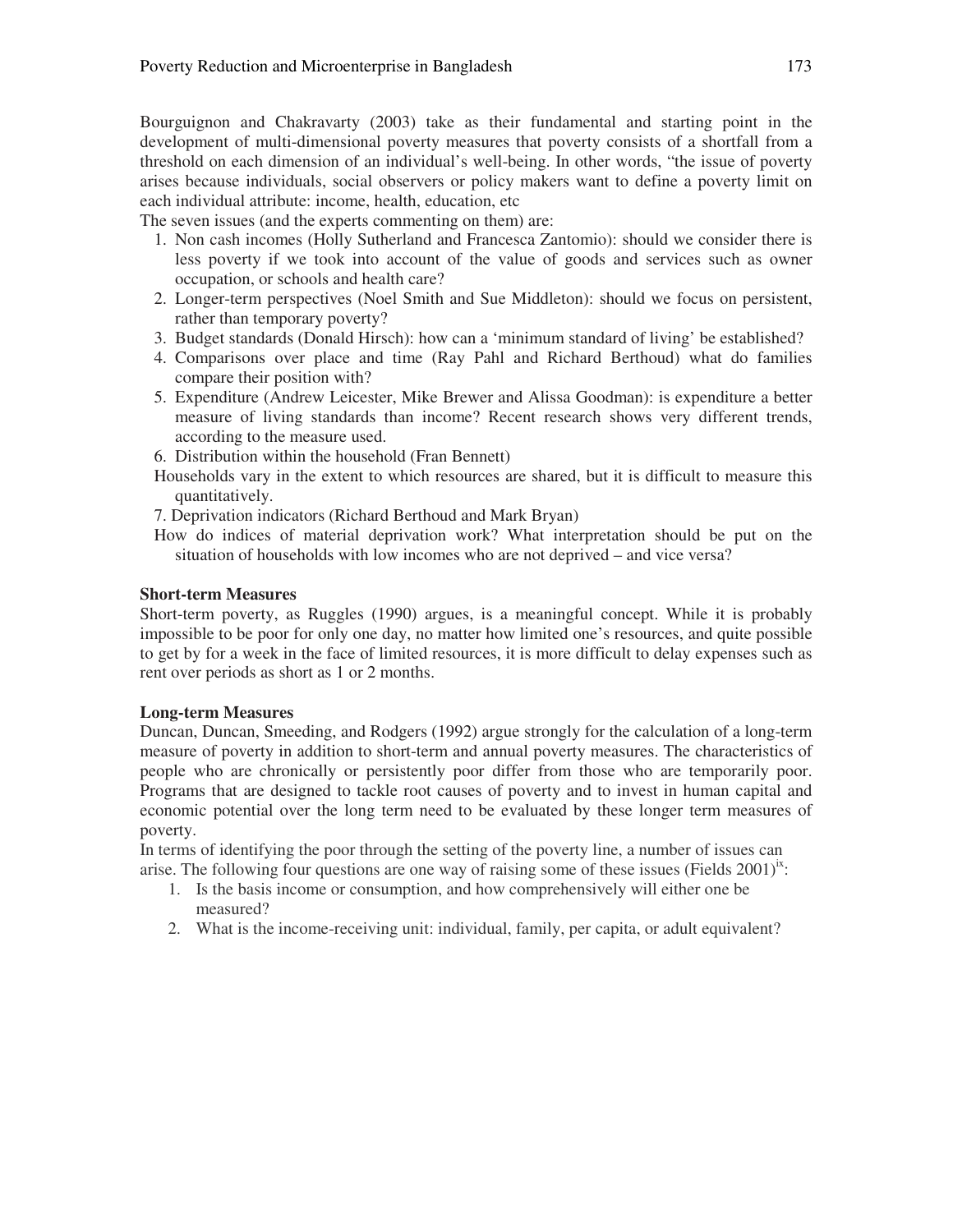- 3. Will there be a single poverty line or will there be separate ones for urban and rural areas or different regions of the country?
- 4. Is the poverty line income determined scientifically, politically, subjectively, or as a matter of convenience?

In terms of both identification and aggregation of poverty, the procedure depends partly on axiomatizing the concept of poverty so that any particular measure has a number of desirable properties.

Poverty measure and issue is a broad sense. Above mentioned discussion is not sufficient to measure the issue of poverty at all. Many researchers discuss it in different ways.

### **Microenterprises and Institutional Interventions in Bangladesh**

Small and medium sized enterprises (SMEs) are playing increasingly important role as engines of economic growth in many countries including ours. SMEs provide low cost employment opportunities and render flexibility to the economy. Many of the SMEs are engaged in export activities suggesting that they are internationally competitive. Considering the importance of SME sector in the economy of Bangladesh and understanding the constraints under which such enterprises operate. (Helal and Islam, 2011)<sup>x</sup>. Bangladesh is a predominantly rural economy where more than 80 percent of 150million people live in rural areas of 87928 villages (BBS, 2003)<sup>xi</sup>, where labor force is growing by 2.4 percent annually. The agriculture, industry, and service sectors can accommodate only a 1.7 percent annual growth. As a result, the rural workforce is surplus in the employment moderate. Under these circumstances micro credit programs have developed integrated approach to create employment opportunities for the rural poor through the encouragement of self-employment and human capital (Shahidur et al.,  $1996$ <sup>xii</sup>. These micro credit programs have been developed by government organizations (eg Palli Karma Sahayak Foundation (PKSF), Bangladesh Rural Development Board (BRDB), Grameen Bank,) and NGOs like BRAC, PKSF, Proshika, ASA, Swanirvar Bangladesh,Palli Daridro Bimochon Foundation (PDBF), Service Civil International, Caritas, Cooperative for American Relief Everywhere International (CARE International), World Vision, the Family Planning Association of Bangladesh, CONCERN, Rangpur Dinajpur Rural Service (RDRS), Gono Shasthya Kendra, Gono Sahajya Sangstha, and the Oxford Committee for Famine Relief Bangladesh (Oxfam Relief Bangladesh). These NGOs provide micro credit or micro finance to the poor. It is well acknowledged by conscious section that since the independence of Bangladesh in 1971, the country has largely failed to assist the poor, while NGOs have grown dramatically for alleviating poverty. The number of NGOs has been increasing steadily. According to the Department of Social Welfare, more than 19,000 NGOs have registered since 1961, but not all of these are active  $(Muqtada, et al., 2002)<sup>xiii</sup>.$ 

### **Microenterprise for Multisectoral Development**

The micro enterprises are innovating new ways of doing business or initiating changes in the production function, exploring market opportunities for their products and, ultimately changing the business environment. The performance statement of NGO's exhibit that they have 44.49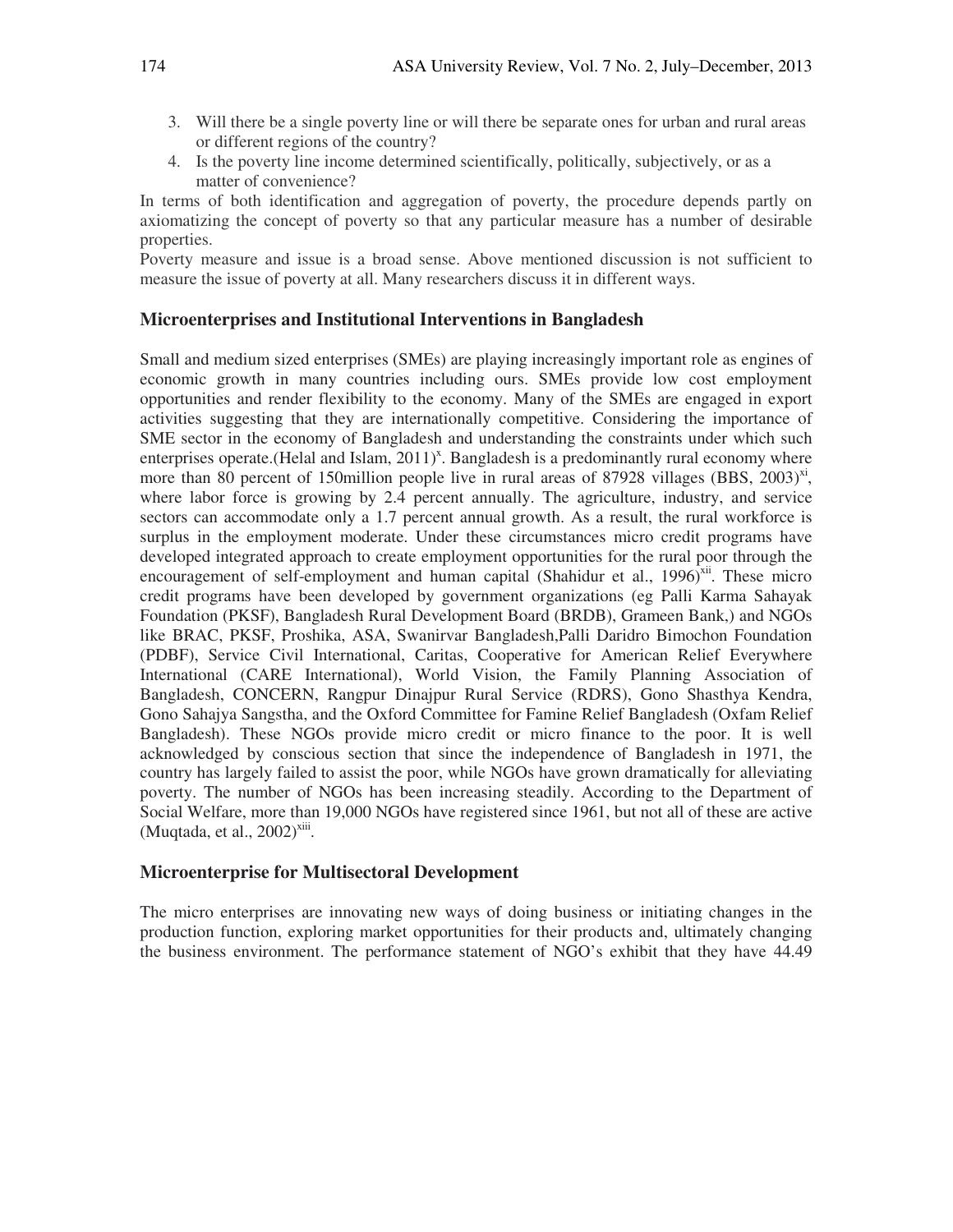percent of fund to small business, 17.73 percent to livestock, 12.74 percent to agriculture and 4.84 percent to the fisheries sector. As a result, micro entrepreneur classes have been groomed. The contributions of the micro entrepreneurs go far beyond generating a steady flow of income (Choudury and Miyagi,  $2006$ <sup>yiv</sup>. The MF-NGOs have encouraged micro entrepreneurs to work as change agents of economy. The development of micro enterprises in Bangladesh, which is relatively less capital and less skill intensive and whose management is not complex is likely to ensure more employment and production outlets. Micro entrepreneurial ability in turn would generate a process of accelerating economic growth.( Pitt, Mark and Khandker, Shahidur,  $1998$ <sup>xv</sup>. The micro enterprises are concentrated in agriculture-related activities such as poultry, livestock, dairy, rice/oil mills, agriculture equipment making, and trading in necessaries such as seeds and fertilizers. Others non-farm enterprises such as petty trading, small businesses in transport, timber, baking, medicine/pharmacy, and enterprises manufacturing bricks and ring slabs are also growing with responsive mood. Among them, the most profitable enterprises with potential for growth are shop keeping and petty trading (BBS, 2002)<sup>xvi</sup>. Micro-enterprises create opportunities for income and employment generation for a significant proportion of workers in rural and urban areas by producing basic goods and services for rapidly growing populations. Consequently, there is an increasing need for policy formulation which will need to strengthen entrepreneurship and enterprise development.

Micro-enterprise programs can lead to empowerment in social and economic dimensions. The mobility of women and their access to information is strengthened by the process of participation in micro-enterprise program activities, including their attendance in weekly meetings and other interactions in the public sphere that come about as a result of economic activities. Empowerment, in turn, contributes to social benefits in the form of more education and lower fertility rates for girls.

## **Analysis of Microenterprise Imperatives**

### **Contribution of Microenterprise in Bangladesh**

Micro enterprise development can contribute to the poverty reduction, empowerment of women, employment generation and enterprise development in private sector. Poverty alleviation has been traced as the top priority interventions of the government. As a strategy for poverty alleviation, credit facilities for the poor have been given due emphasis so that they can generate income by developing micro enterprises like poultry, livestock rearing, small verities shops, tea stall, handicraft, handloom , transport van and small scale agriculture. Development initiative is aimed at introducing poor people to small income generating activities, which are accounted for in micro entrepreneurships (Sarker  $2011$ )<sup>xvii</sup>.

In response to the need for finance, innovative and successful approaches are crucially needed for development of micro-finance and micro enterprise. Grameen Bank in Bangladesh, which now serves more than 2.4 million clients (94 percent of them women) is a model for other countries thinking program support for landless people emphasizing long-term sustainability by introducing micro enterprise (Harvie,  $2003$ )<sup>xviii</sup>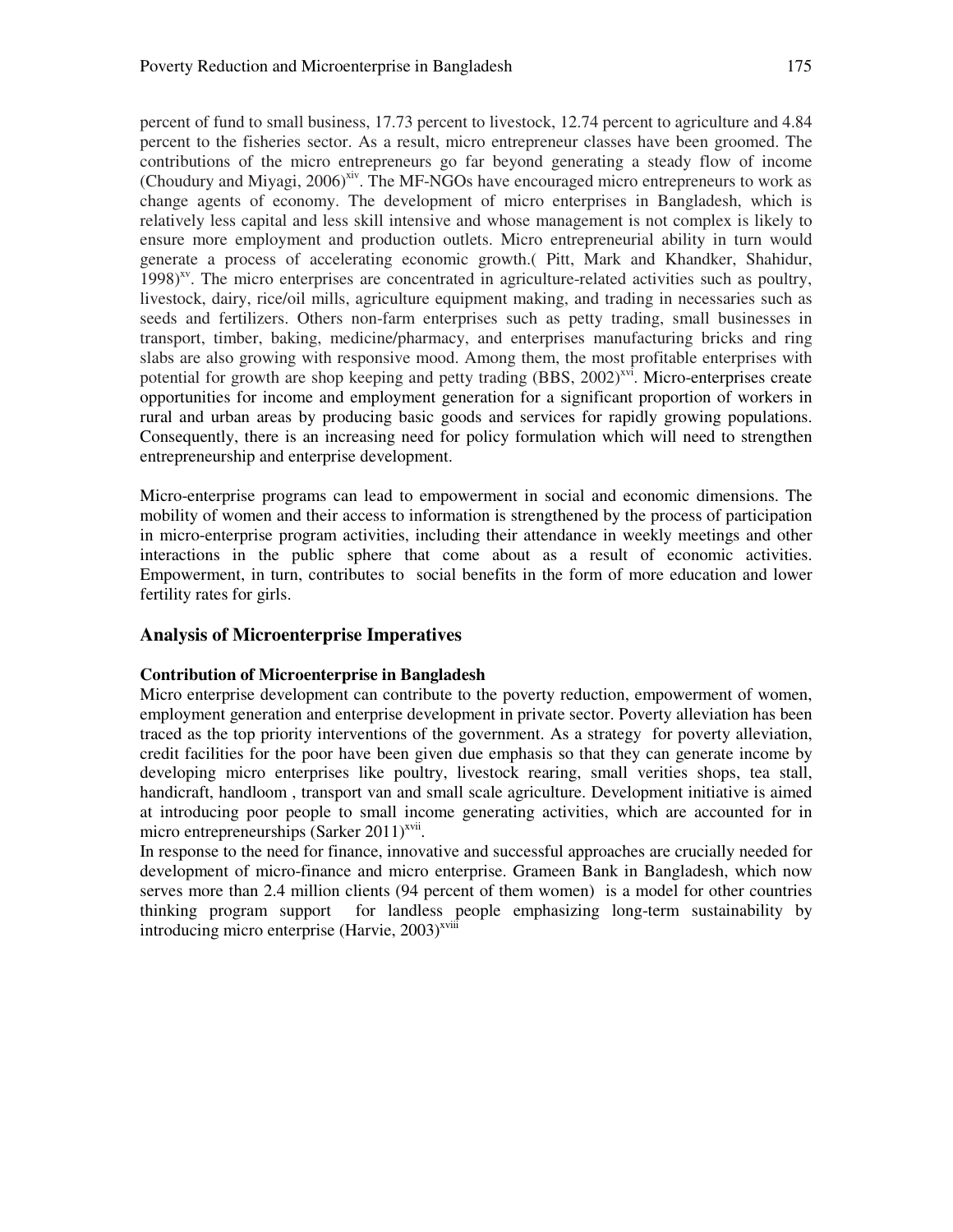Micro enterprise refers to the provision of financial services to low income clients, including the self-employed. Improved access to, and efficient provision of, savings, credit, and insurance facilities, in particular, can enable the poor to smooth their consumption, manage their risks better, build their assets gradually, develop micro-enterprises, enhance income capacity, and enjoy an improved quality of life. Micro-finance services can also contribute to the improvement of resource allocation, the promotion of markets, and the adoption of better technology. Without permanent access to institutional micro finance, most poor households continue to rely on meager self-finance or internal sources of micro-finance, which limits their ability to actively participate in, and benefit from, the development opportunities.

Micro enterprise through micro-finance can provide an effective way to assist and empower poor women, who make up a significant proportion of the poor and suffer disproportionately from poverty. Micro-finance can contribute to the development of the overall financial system through integration of financial markets. Hence the development of microenterprises and micro-finance are intertwined.

#### **Analysis Review of Microenterprise**

Bangladesh government and NGOs embed approaches in the policy paradigm and strategies to alleviation of poverty. Microcredit and micro enterprises have emerged to alleviation of poverty. Development of group lending schemes for landless rural peoples emphasize long term sustainability. This scheme lend to the development of the Grameen Bank, which now serve more than 2.4million clients (94 percent of them women) and is a model for 59 countries in the world. Grameen Bank and its the supportive outlets have brought micro finance arrangement to the froe as an instrument of helping the poor. The implication of the support effect demonstrated availability of credit, development of entrepreneurial interest.

The group based and collateral free micro credit has been in existence in Bangladesh since 1971 of independence of Bangladesh, it was popularized in the 1980s when a large number of NGOs adopted the micro credit programs. The MF-NGOs offer both group based and individual loans to micro entrepreneur. The Grameen Bank's disbursement of micro credit has been contributing highest of micro credit to the rural people. It is highly agreed by the development thoughts that the micro credit activities in general are economically efficient which generate a net surplus for the poor borrowers. The key role of micro enterprises in income generating is recognized and helping entrepreneurs develop their sound business plans. They are also important in the training of labor and in the diffusion of technologies as well as skills. Greater emphasis on developing micro finance could also yield significant dividends in terms of improving the spatial distribution of enterprises, shifting the current trends towards urban areas and handful of major industrial areas.

However, conceptual view of integrated method of micro and small enterprise development exhibit the following: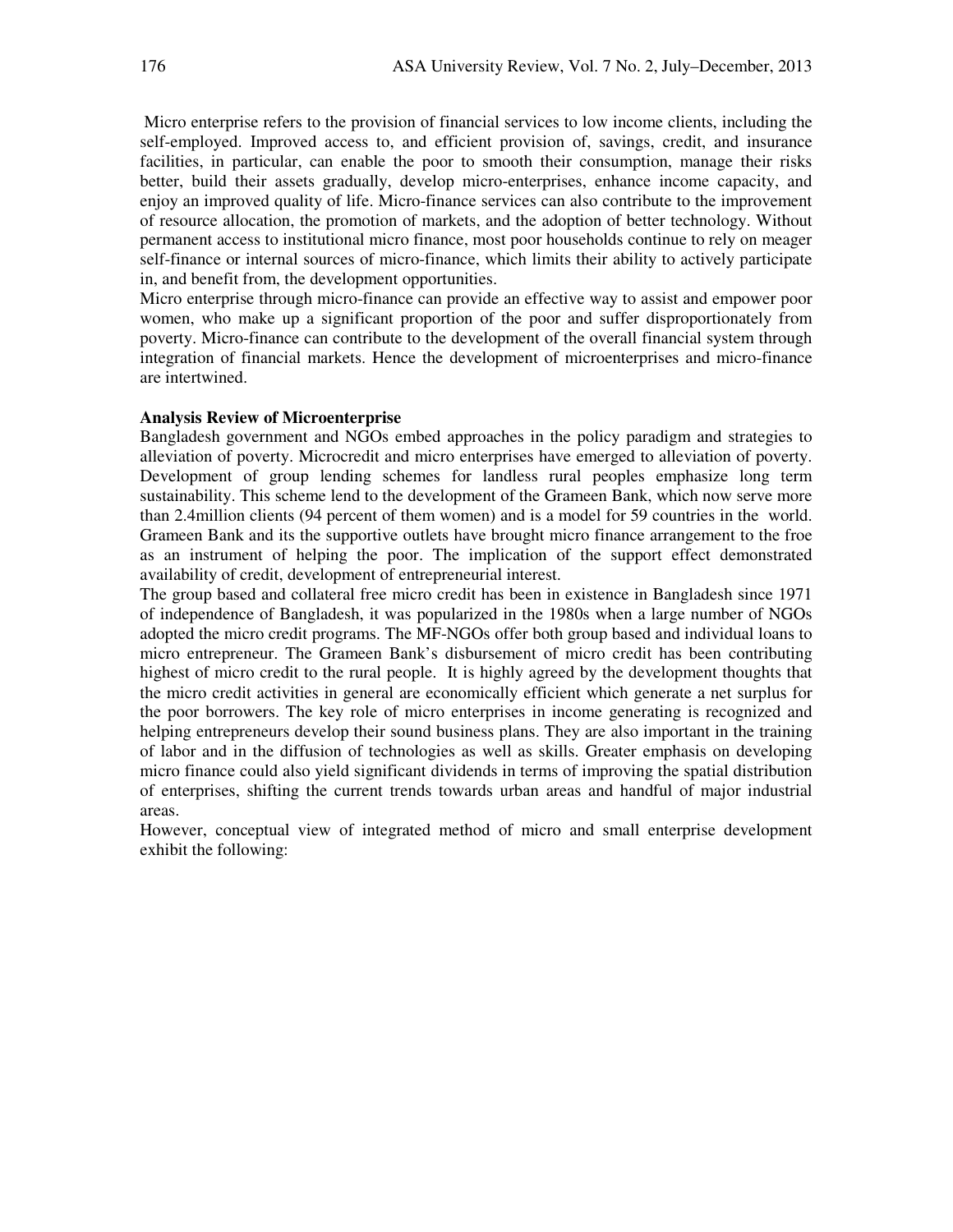



*Source: Compiled by Authors* 

All these activities aim at empowering the poor and promoting social awareness and education among the members of the voluntary organizations. The sector programmes have six components, such as (a) irrigation; (b) vegetable cultivation; (c) poultry; (d) livestock; (e) fisheries; and (f) sericulture. The main objectives of these components are to (Habibullah Bahar)<sup>xix</sup>

- Increase agricultural production through irrigation and crop diversification
- Promote the introduction of new technology
- Increase vegetable production and improve nutritional status
- Increase poultry, livestock and fish production to meet the nutrient needs of the rural poor
- Develop human skills
- Improve the socio-economic status of the rural poor
- Increase income and employment generation opportunities for the landless poor
- Reduce rural poverty The rural development programme and the rural credit programme covered 61,879 villages/slums with 430 branches at the end of August 2001.

### **Constraints of Microenterprise in Bangladesh**

- a.Successful intervention of microcredit movement during the past twenty years has helped to emerge micro entrepreneurs, generating employment outside the family. In the past, such business was supported by the microfinance sector under smaller household level IGAs involving family members. At recent, some NGO-MFIs and commercial banks have started lending to this sector with loan ranging from Tk. 25,000 to Tk. 5, 00,000.  $(Azim, 2004)^{xx}$ .
- b.Majority of the microenterprises are located in the rural areas. The former public limited commercial banks have very limited programs, which are collateral free.
- c.Over the period of time few IGAs have scaled up to microenterprise, creating full time job for the family members and others. With scaling up male participation in the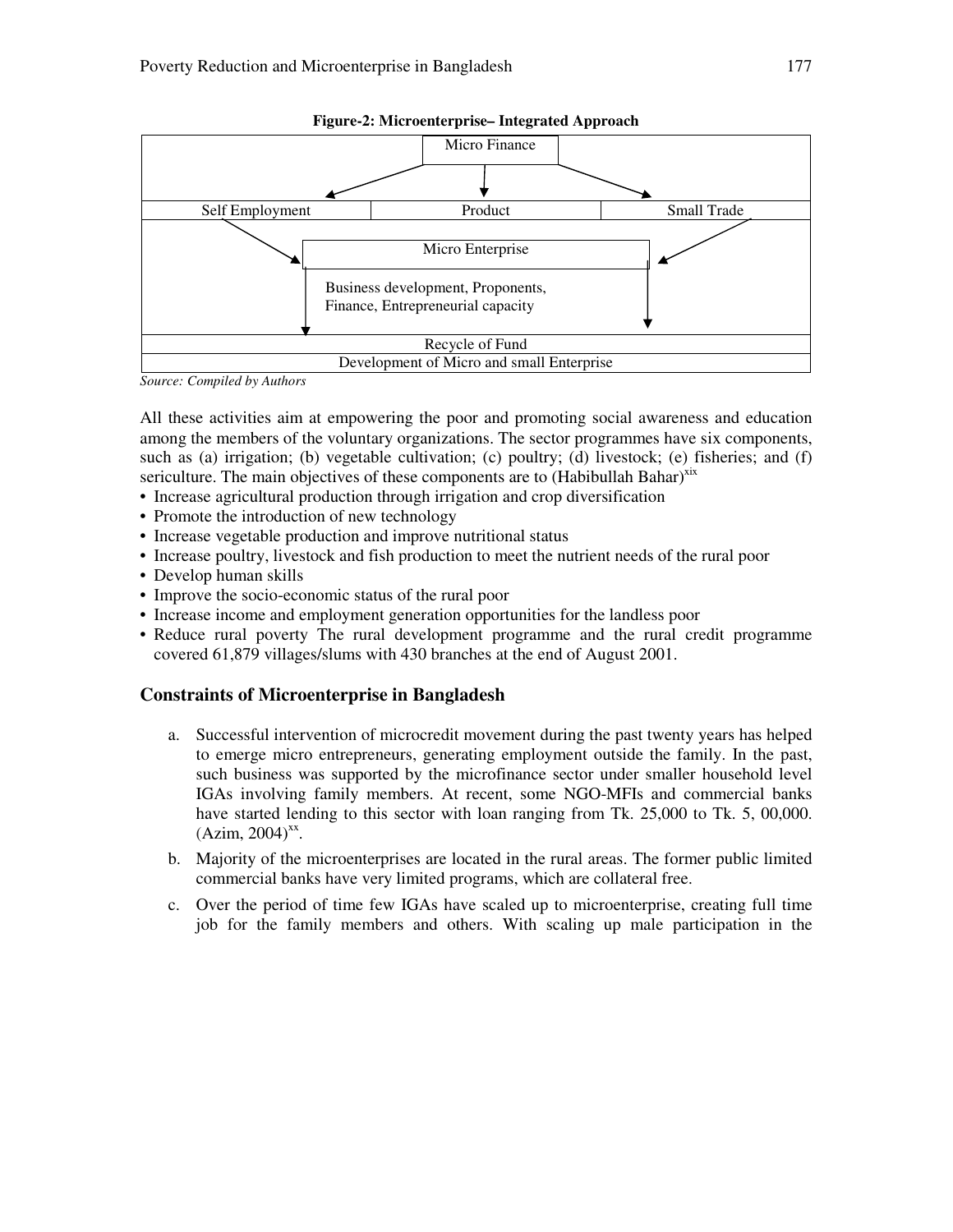enterprise has been increased especially for marketing. Distinguished features of microenterprise are ease of entry and use of intermediate technology.

- d.The intrinsic features of which microenterprise labor intensive, create jobs for the poor and poorest of the people. They may be ultra poor people who are not willing or who lack the confidence to take loan to start an enterprise, and are also often women. Development organizations are pursuing the development of microenterprise.
- e. In Bangladesh, formal and semi-formal micro-finance service providers are not supervised and regulated for micro enterprise. While this may not be necessary for all types of MFIs, the lack of a system for supervision and regulation, as well as a lack of adequate measures to protect public deposits, can impede the development, and integration, of formal micro-finance within the broader financial system.
- f. Most retail level institutions do not have adequate capacity to expand the scope and outreach of services on a sustainable basis to most of the micro enterprises. Many institutions lack capacity to leverage funds, unable to provide a range of products and services compatible with the potential client's characteristics, do not have adequate network and delivery mechanisms to cost effectively reach the poorest of the poor, do not show a vision and a commitment to ensure their financial soundness and sustainability within a reasonable period, become subside independent; and do not have the capacity to manage growth prudently (Harvie,  $2003$ )<sup>xxi</sup>.
- g. Most non-government organizations (NGOs) are also characterized by a high level of operational inefficiency, and have a very limited capacity to serve an increasing segment of the market on a continuing and sustainable basis. They suffer from governance problems mainly because they lack "owners" in the traditional sense of the term, and their management assumes a great deal of power. Heavy reliance on the relatively easy access to donor funds has aggravated the governance problems of some NGOs (Pretes,  $M$ , 2002)<sup>xxii</sup>.

 A lot of constraints are visible in Bangladesh. These affect micro enterprise development, as mentioned Sarker (2007)<sup>xxiii</sup> in his article "Micro Finance context and Development of Rural Industries". The impairments are:

- h. Lack of financial infrastructure is one of the hindrances of micro enterprises development in Bangladesh including legal, information, regulatory and supervisory system for financial institutions and markets.
- i. The factors that contributes to the failure of government policies for micro enterprise development is the efficiency and widespread corruption among the Bangladesh bureaucracy.
- j. Most of the rural areas are still short of basic infrastructure e.g. roads, bridges.
- k. Bangladesh has a large unsatisfied demand for energy which has an awful impact in micro enterprise development such as lack of rural electrification.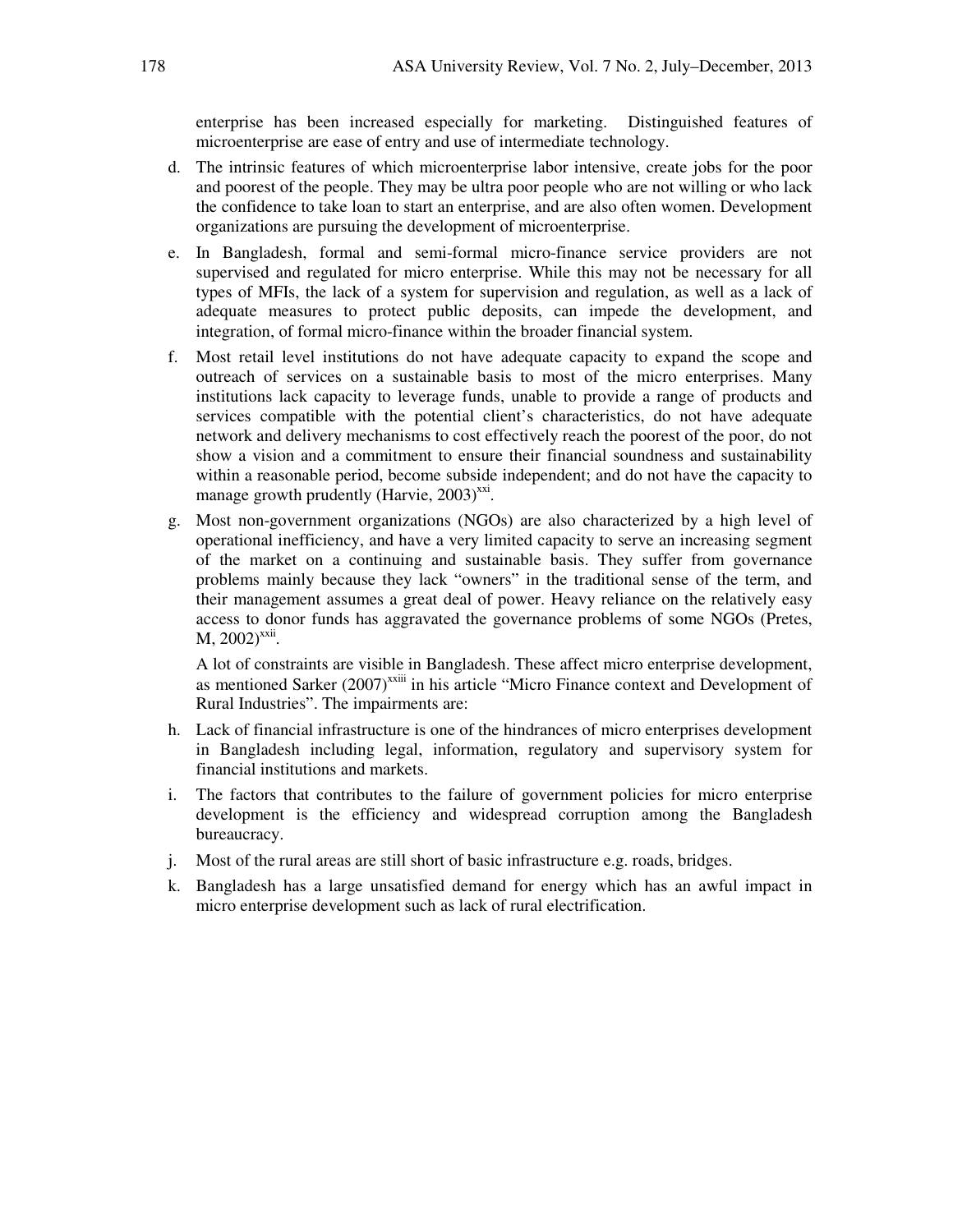- l. Fundamental problems of micro enterprises are insufficient supply of capital, lack of working capital, lack of proper institutional support, insufficient and improper supply of raw materials, limited size of local market, lack of quality control and standards etc.
- m. Most of the micro enterprises in Bangladesh are not able to meet their capital requirement from self funds. It makes dependency on credit but the micro entrepreneur value having access to credit much more than the rate of interest.

### **Conclusion and Recommendations**

Hence about 80 percent of people working in small and microenterprises are in jobs that are created when the micro-enterprise is formed.

- a) Development of micro enterprise needs two-pronged strategy poverty reduction and employment creation strategy. Financial support is one of the best inputs for poverty alleviation no doubt but for a successful movement to poverty alleviation, interventions for income generating activities (IGAs) should be embedded into the financing program.
- b) In most cases, financing interventions did not help clients graduate beyond the reach of part-time self-employment. This urges that for full time employment, micro entrepreneurs should be linked with appropriate IGAs by scaling up their skill and other support.
- c) Entrepreneurship development training is needed for the micro entrepreneurs. The success of entrepreneurship is largely dependent on efficient management of micro enterprises.
- d) Flexible service interventions attaching to the economic condition of the micro entrepreneurs doses input potent to the microenterprise. These inputs vitalizing the dormant elements of the entrepreneurs, changes their mind set and motivates them to IGAs through microenterprise. Besides financial services, micro entrepreneurs also need flexible non-financial services like IGA oriented skill training, start up counseling, linkage with market channels to expose IGA output to the demanding clients etc. Thus high priority should be attached to flexible intervention for both financial and nonfinancial services by scaling their effects on the target client.
- e) Most of the micro enterprises demand loan and its availability in time of need. There is a proposition that Loan is an essential input of IGAs to the demanding micro entrepreneurs but loan size, need time, nature of IGAs, demand for client's product/ service are the considering factors to the supply side. But for micro enterprises, entrepreneur's skill level, market demand of their services /output and linkage opportunities with market channel are also the influential proponents. Since IGAs passes through a number of stages, client's demand would vary with the state of their IGAs. So, MFIs need to match these needs considering the above factors.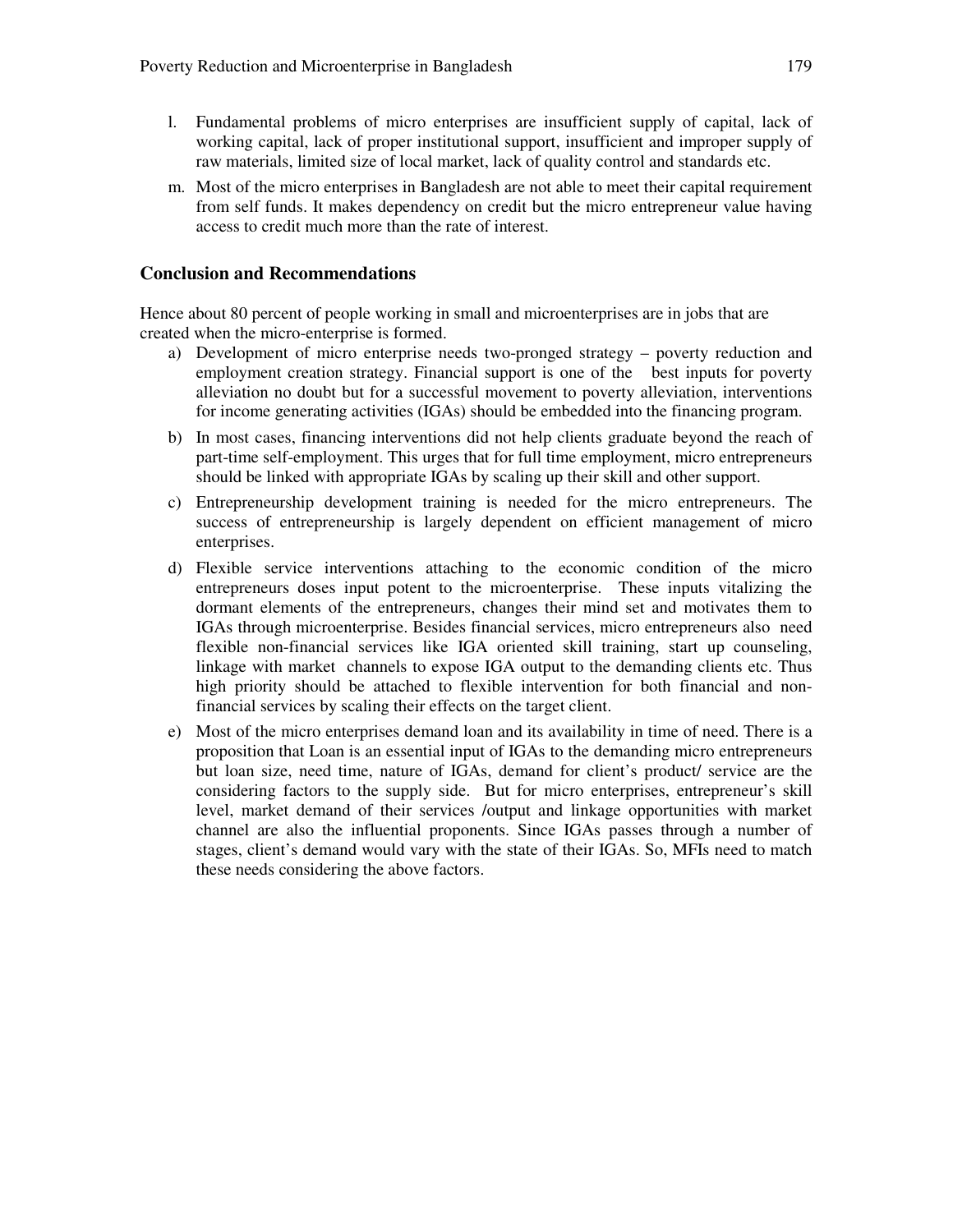### **Reference**

Azim Syed, "Flexible services for developing micro enterprises", CDF. 2004.

- Amala Kumar, P. (2004). Concept of Sustainability in Self Help Groups", Andhra University press, India
- Asian Development Bank (ADB) (1997), Microenterprise Development: not by Credit Alone, Asian Development Bank, Manila.
- Boserup E. (1989). Woman's role in economic development. London: Earthscan Publications Ltd.
- Barry, N. (1995). "The Missing Links: Financial System that works for the Majority," Women's World Banking, New York. C.
- Bangladesh Bureau of Statistics (BBS) 2003, Population Census 2001 Preliminary Report, p. XVII.
- BBS, 2002, Statistical Yearbook of 2000, p. 206.
- Cox, David, R., (2001)."Globalization, the state and social moverments" in Debal K. Singha
- Marilyn, C., M, Chen and R. Jhabvala , "Speaking Out: Women's economic empowerment in South Asia. London": IT Publications, 1996.
- Harvie, C. "The Contribution of Micro-enterprises to Economic Recovery and Poverty Alleviation in East Asia" WP 03-07, May -2003.
- D., Jonathan. Beyond Credit: The Role of Complementary Business Development Services in Promoting Innovation Among Small Producers. Rugby, U.K.: ITDG, 1997.
- Goetz, A. M., & Gupta, R. S. (1996). Who takes the credit? Gender, power, and control over loan use in rural credit programs in Bangladesh.World Development,Great Britain.
- G. Anne-Marie and R.S. Gupta. "Who takes credit? Gender, power and control over loan use in rural credit programs in Bangladesh," IDS Working Paper No. 8. Brighton: IDS (University of Sussex), 1994.
- Haq M. (1997): Human Development in South Asia. Karachi, Oxford University Press.
- Hoff, Karla and Joseph E. Stiglitz (1990): "Introduction: Imperfect Information and Rural
- Hossain, M.,(1988): Credit for Alleviation of Rural poverty: the Grameen bank in Bangladesh, research report 65, internatioan food policy research institute, Washington D. C., USA.
- Harvie, "The Contribution of Micro-enterprises to Economic Recovery and Poverty Alleviation in East Asia" WP 03-07, May -2003
- Harvie, Charles and Lee, Boon-Chye (2002), Globalization and SMEs in East Asia, Edward Elgar, Cheltenham, UK.
- Jo. Susan and B. Rogaly. Microfinance and Poverty Reduction. Oxford: Oxfam, 1997.
- Johnson S, Rogaly B. (1997): Micro finance and poverty reduction. Oxford: OXFAM and Action Aid.
- Katz, AH. (1981). Self-help and mutual aid: An emerging social movement? Annual Review of Sociology, 7:129-155.
- Ledgerwood, J. (2000), Sustainable Banking with the Poor, Microfinance Handbook: an Institutional and Financial Perspective, World Bank, Washington, DC, USA.
- Leland, H. and Pyle, D. (1997). "Informational Asymmetries, Financial Structure and Financial intermediation", The Journal of Finance, Vol. 32, No.2.
- Llanto, Gilberto M. (1990)."Asymmetric Information in Rural Financial Markets and Interlinking of transactions through the Self Help Groups", saving and Developments, Vol. 14, No.2.
- Liedholm and Mead (1995), The Dynamic Role of Micro and Small Enterprises in the Development Process, GEMINI Action Research Program 1, Final Report, Washington, DC.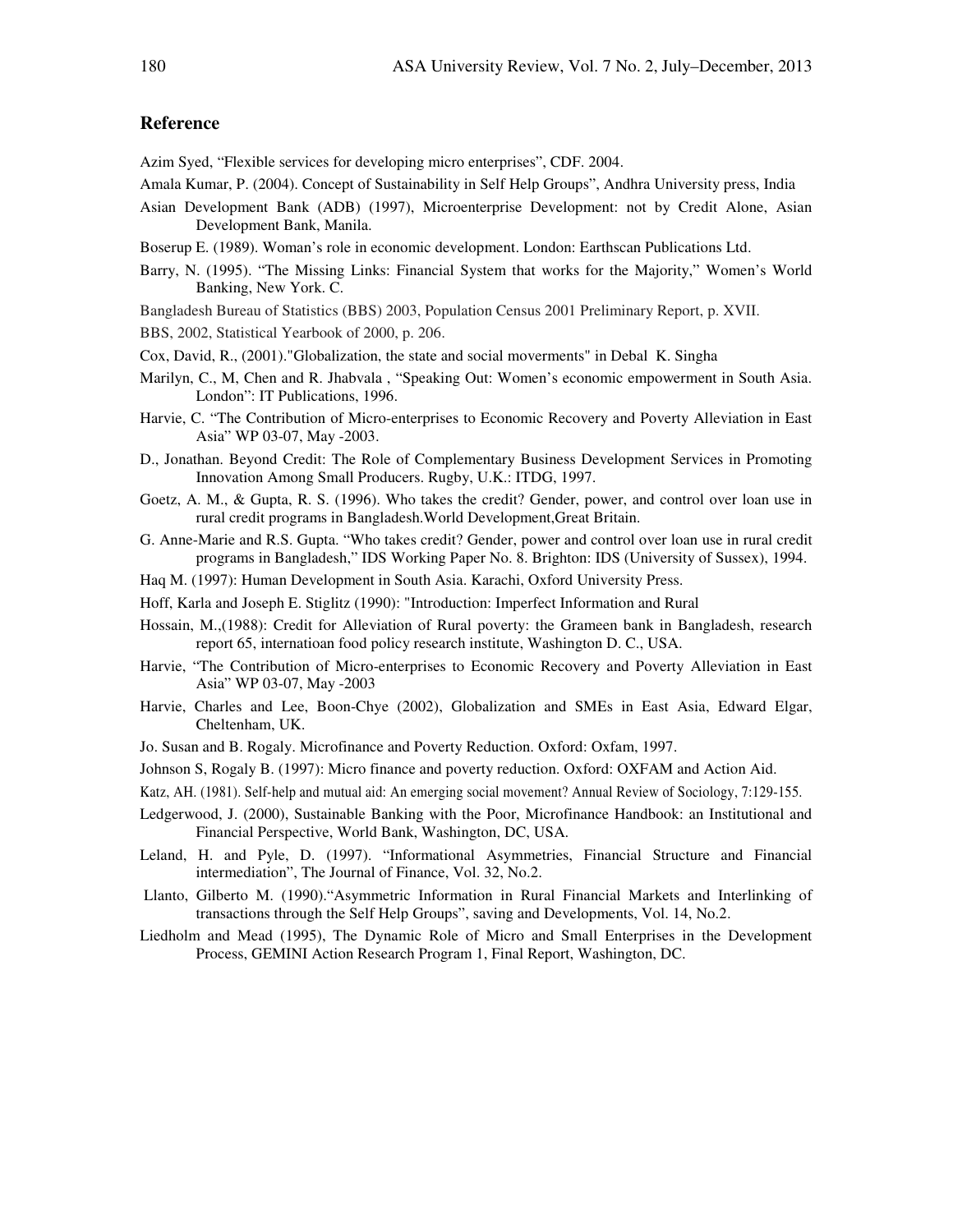Choudury M.A. and K. Miyagi, An Approachable Analysis of Micro Enterprises in Bangladesh, 2006 Muqtada Muhammed, et al., 2002, Bangladesh Economic and Social Challenges of Globalization, p. 210. *Mayoux, Linda: Micro Finance and Empowerment of Women, 2002* 

- Mayoux, Linda and Sanfi, Gender and Micro-Enterprise Development, United Nations Research Institute for Social Development, May 1998.
- Choudury M.A. and Miyagi K., An Approachable Analysis of Micro Enterprises in Bangladesh, 2006

Sarker M.M.H., "Rural Industries in Bangladesh: Micro Finance Context and development, 2011.

Mayoux, Linda, From Vicious to Virtuous Circles? Gender and Micro-Enterprise Development.

Premchander S. (1998). Micro enterprise development on the fast track. Micro enterprise

- Development Summit. Delhi: Asian Society for Entrepreneurship Education and Development.
- Pretes, M. "Microequity and Microfinance", World Development Vol.30,No.8. Printed in Great Britain, 2002.
- Pitt, Mark and Khandker, Shahidur, 1998, "The impact of group based credit programs on poor households in Bangladesh: does the gender of participant matter?" pp. 958-995.

Rahman, Grameen Bank in Bangladesh , 1999.

South Asia Partnership. Micro-Enterprise as a Means of Empowerment. Colombo: South Asia Partnership, 1995

Webster, L., Riopelle, R. and Chidzero, A.M. (1996), World Bank Lending for Small Enterprises, 1989- 1993, World Bank Technical Paper 311, Washington, DC, USA.

Women's World Banking Global Policy Forum (1995), "The Missing Links: Financial.

World Bank (1998), East Asia: the Road to Recovery, The World Bank, Washington, DC, USA.

Wood, Geoffrey D. and Iffath A. Sharif. Who Needs Credit? Poverty and Finance in Bangladesh. Dhaka: The University Press, 1997.